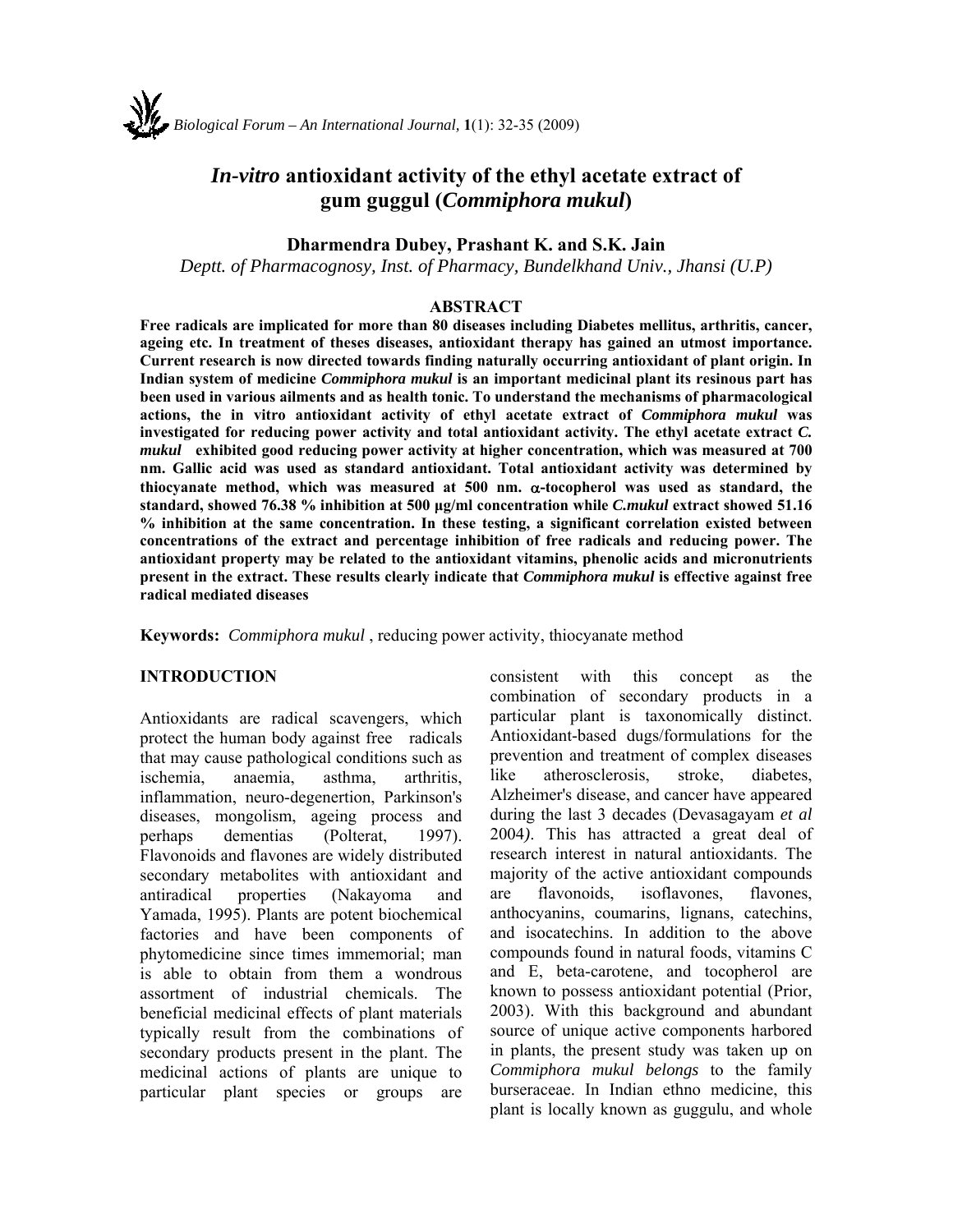plant have long been used as Ayurvedic remedy for lowering the blood cholesterol.

# **MATERIALS AND METHODS**

# **Plant Material**

Resins of *C. mukul* were collected from local area of Jhansi and authenticated by the head of the Botany department, B.U. Jhansi. A voucher specimen has been preserved at Institute of Pharmacy, Bundelkhand University Jhansi.

## **Preparation of Extract**

100 gm air-dried resins were extracted with 500 ml of ethyl acetate for 5 days .The extract was filtered with Whatman no.2 filter paper. The filtrate was collected and solvent was evaporated under reduced pressure using vacuum evaporator. The extract was subjected to qualitative chemical tests for steroids, terpenoids, flavonoids, alkaloid, etc. (Evans, 1997; Harborne, 1998).

## **Antioxidant activity**

#### *Reducing power assay:*

The reducing power of *C. mukul* extract was determined according to the method of Oyaizu (1986). 1.0 ml of plant extract solution (final concentration 50-500 μg/ml) was mixed with 2.5 ml phosphate buffer (0.2 M, pH 6.6) and 2.5 ml potassium ferricyanide  $[K_3Fe(CN_6)]$ (10g/l), then mixture was incubated at 50 degree C for 20 minutes. Two and one-half, 2.5 ml of trichloro acetic acid (100g/l) was added to the mixture, which was then centrifuged at 3000 rpm for 10 min. Finally, 2.5 ml of the supernatant solution was mixed with 2.5 ml of distilled water and  $0.5$  ml FeCl<sub>3</sub> (1g/l) and absorbance measured at 700 nm in UV-Visible Spectrophotometer. As a standard, gallic acid was used (final concentration 10 mg/ml). Increased absorbance of the reaction mixture indicates stronger reducing power. *Total antioxidant activity:* 

The antioxidant activity of *C.mukul* was determined according to the thiocyanate method (Mitsuda *et al.*, 1996). About 10 mg of extract was dissolved in 10 ml distilled water. Various concentrations (50, 100, 250 and 500 μg/ml) of extract were added to linoleic acid

emulsion (2.5 ml, 0.04 M, pH 7.0) and phosphate buffer (2 ml, 0.04 M, pH 7.0). The linoleic acid emulsion was prepared by mixing 0.2804 g of linoleic acid, 0.2804 g of Tween 20 as emulsifier and 50 ml phosphate buffer and then the mixture was homogenized. The final volume was adjusted to 5ml with potassium phosphate buffer (0.04 M, pH 7.0). Further on the mixed samples were incubated at  $37^{\circ}$  C in a glass flask for 60 hours to accelerate the oxidation process. Each 12 hours, 1 ml of the incubated sample was removed and  $0.1$  ml of FeCl<sub>2</sub> ( $0.02$  M) and  $0.1$ ml of ammonium thiocyanate

 (30%) were added. The amount of peroxide was determined by measuring the absorbance at 500 nm. Alpha tocopherol was used as the reference compound. to eliminate the solvent effect, the control sample, which contains the same amount of solvent added into the linoleic acid emulsion in the test sample and reference compound was used. All the data are expressed as mean of triplicate determinations. The percentage of inhibition of lipid peroxide generation was measured by comparing the absorbance values of control and those of test samples.

% Inhibition = (Control Absorbance – Test Absorbance) X100 Control Absorbance

## **RESULTS AND DISCUSSION**

Recently much attention has been focused on reactive oxygen species and free radicals, which play an important role in the genesis of various diseases such as inflammation, cataract, liver cirrhosis and ischemia/reperfusion injury (Halliwell, 1994). Herbal drugs containing radical scavengers are gaining importance in the prevention and treatment of such diseases. Phenolic compounds and flavonoids are the major constituents in most plants reported to possess antioxidant and free radical scavenging activity. Preliminary phytochemical screening of ethyl acetate extract gave positive tests for flavonoids and steroids. The reducing power of ethyl acetate extract of *Commiphora mukul*  along with that of gallic acid at concentrations between 50-500 μg/ml. The reducing power of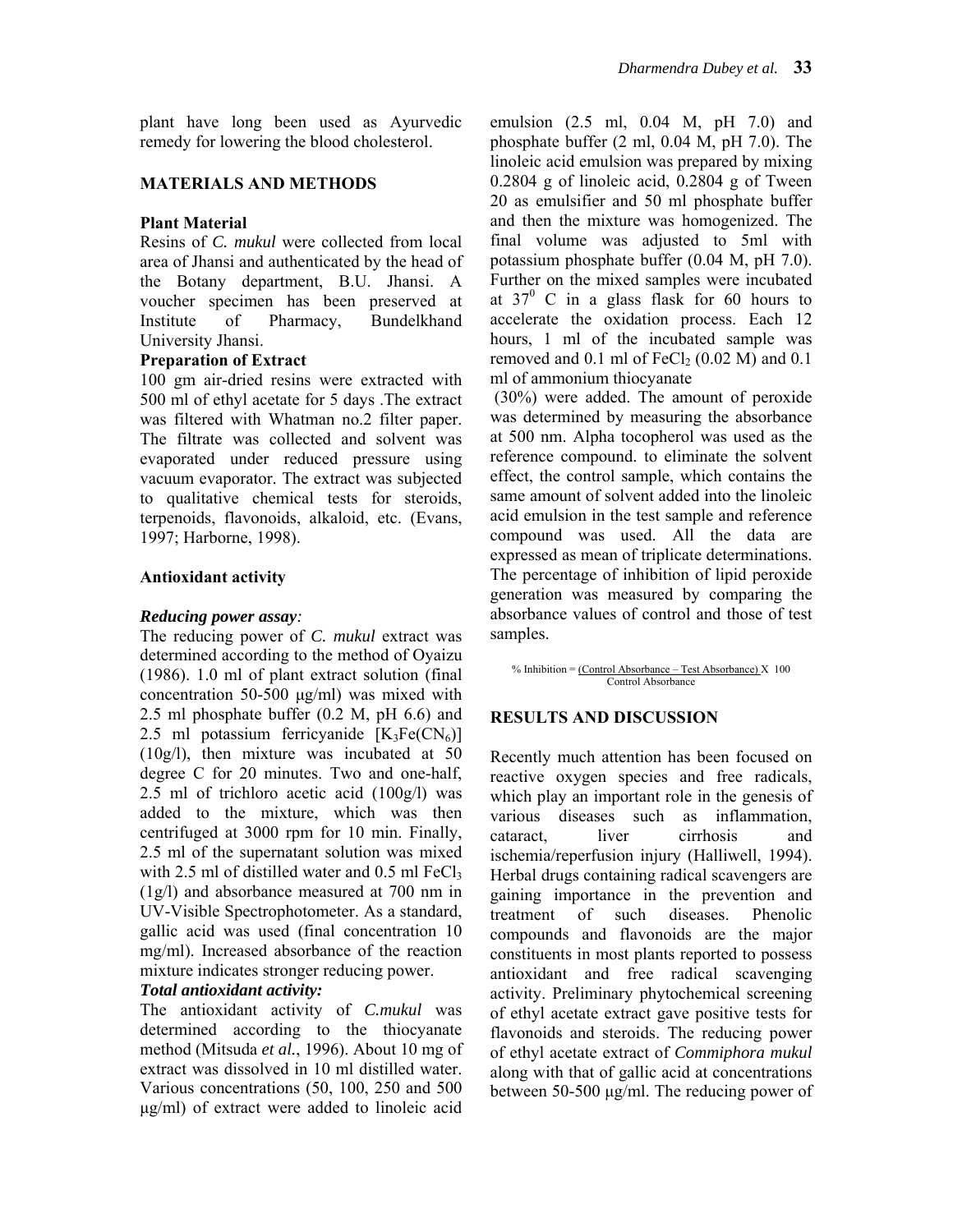the plant extract was determined by the method of Oyaizu (1986). High absorbance indicates high reducing power. The reducing power of the plant extract of *C. mukul* was increased as the amount of extract increases [Table-1]. However, this reducing power is lower than that of gallic acid which was used as standard. Therefore, the absorbance of gallic acid in a sample was (100 μg/ml) 1.25 while at the 500 μg/ml ethyl acetate extract concentration it was 1.05. The most commonly used method for determining antioxidant activity is to measure the inhibitory degree of auto-oxidation of linoleic acid. The different concentration of extract 50, 100, 250 and 500 µg/ml showed antioxidant activities in a dose dependent manner and had 31.99, 38.01, 45.46 and 51.16 % inhibition respectively on lipid peroxidation of linoleic acid system. At the same time  $\alpha$ -tocopherol at the concentration 500  $\mu$ g/ml showed 76.38 % inhibition [Table-2]. Against the backdrop of many known medicinal properties of this plant, results from the present work suggest that relatively low values of antioxidant and reducing power may not imply a low medicinal value. Emerging trends in antioxidant research point to the fact that low levels of phenolics (and other phytochemicals) and low value of antioxidant indices in plants do not translate to poor medicinal properties. The present investigation indicates that though *C.mukul* has been described as plant of low economic values, this is not worthless. This study suggested that the *Commiphora mukul*  plant extract possess antioxidant activity, which might be helpful in preventing or slowing the progress of various oxidative stress- related diseases. Further investigation on the isolation and identification of antioxidant component(s) in the plant may

lead to chemical entities with potential for clinical use.

#### **ACKNOWLEDGEMENT**

The authors wish to express their sincere thank to Dr. Raghuveer Irchhaiya, Ex.HOD, Institute of Pharmacy, Bundelkhand University Jhansi, for providing necessary facilities.

## **REFERENCES**

- Devasagayam, T.P., Tilak, J.C. & Boloor K.K. 2004. Review: Free radicals and antioxidants in human health: *Curr. Stat. Fut. Prosp,*. **52**: 794-804.
- Evans, W.C. 1997. Trease and Evans Pharmacognosy, Hartcourt Brace and Company Asia Pvt. Ltd, Singapore, p.226-227.
- Halliwell, B. 1989. Free radicals in biology and Medicine, Oxford: Clarendon Press, p. 543.
- Harborne, J.B. 1998. Phytochemical Methods, London: Chapman and Halls, pp. 91-92.
- Mitsuda, H., Yuasumoto, K & Iwami, K. 1996. Antioxidation action of indole compounds during the autoxidation of linoleic acid. *Eiyo to Shokuryo*, **19**: 210.
- Nakayoma, J. & Yamada, M. 1995. Suppression of active oxygen-indeed cyto- toxicity by flavonoids. *Biochem. Pharmcol.*, **45**: 265- 267.
- Oyaizu, M. 1986. Studies on products of browning reaction: Antioxidative activities of products of browning reaction prepared from glucosamine, *Japan Journal of Nutrition,* **44**: 307-315.
- Polterait, O. 1997. Antioxidants and free-radical Scavengers of Natural origin, *Current Org. Chem*., pp. 1415-1440.
- Prior, R.L. 2003. Fruit and vegetables in the prevention of cellular oxidative damage. *American J. Clin. Nutr.,* **78**: 570-578.